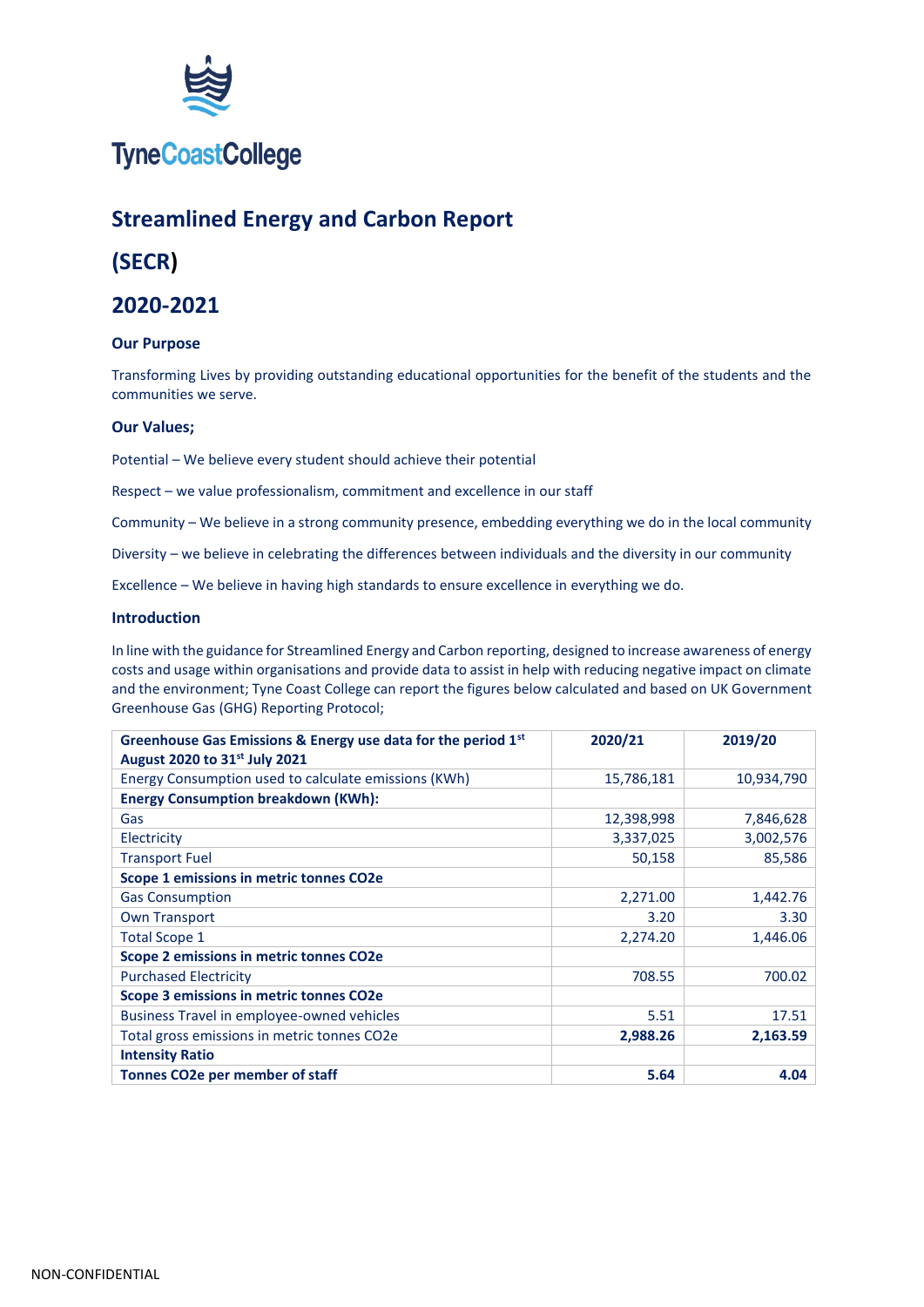

## **TyneCoastCollege**

#### **Quantification and Reporting Methodology**

Emissions have been calculated and reported in line with their individual scope and classification as per the guidance set out by the UK Government GHG Protocol. The college have followed 2019 HM Government Reporting Guidelines and used the 2020 (2019/20 data) and 2021(2020/21 data) UK Government's conversion factors for Company Reporting.

Scope 1 - Gas KWh figures have been taken from supplier invoices for the reporting period and then applying the 2021 conversion rate factor for Natural Gas. Own Transport emissions have been determined by using the total mileage per vehicle and applying the 2021 rate conversion for Passenger and Delivery Class 2 Diesel Vehicles.

Scope 2 – Electricity KWH have been taken from supplier invoices for the reporting period, and the conversion rate for UK Electricity applied to establish the CO2e emission.

Scope 3 - Emissions has been calculated based on total staff mileage claims paid in the reporting period and then by applying the 2021 conversion rate for an average petrol car.

#### **Intensity measurement**

The chosen intensity measurement ratio is Total Gross emissions in metric tonnes (CO2e) per staff member (Head Count), this is the ratio recommended for the sector.

The ratio has increased from 4.04 in 2019/20 to 5.64 in 2020/21 due to an increase in gas & electricity consumption. This is the impact of the global pandemic which saw the campus sites being closed during the start of 2020; the college reopened in the summer of 2020 to allow students to finish practical assessments. Both sets of results therefore are non-representative of past or future usage as sites where not operational during usual academic times. The energy consumption in 2019/20 was under what is usual for the college, therefore making 2020/21 seem very high.

#### **Measures taken to improve efficiency**

The college has undertaken the following measures to reduce its carbon footprint;

- Installation of Smart Meters across all sites
- Use of an electric vehicle for courier runs across sites
- Since the pandemic the use of Video Conferencing has become more widely used for support departments to operate a more hybrid working practice with several staff still working 98% of the time from home, further reducing carbon emissions on travel to and from the office. The use of teams has resulted in significantly less printing of documents which are shared electronically, and the need for travel between sites for meetings
- Installation of LED and energy efficient lighting whenever any lights are replaced, or area refurbished
- Installation of 4 new boiler systems to improve efficiency
- Tyne Coast College Westoe campus electricity is supplied by Drax one of the largest sustainable energy providers who are working towards carbon negative supply by 2030
- Policy of using local contractors for maintenance
- All non-food waste is put in clear bags and these are processed through a recycling centre, as well as dedicated recycling bins. This significantly reduces waste to landfill
- Closure of the Queen Alexandra Sixth Form College and amalgamation of students onto existing areas of the Coast Road Campus has eliminated much of utility usage, except for a small volume essential for maintenance systems. On top of this, waste associated with travel between this site and the Tyne Metropolitan campus, replication of systems, duplication of catering, printing of notices and signage, equipment, furniture have been eliminated